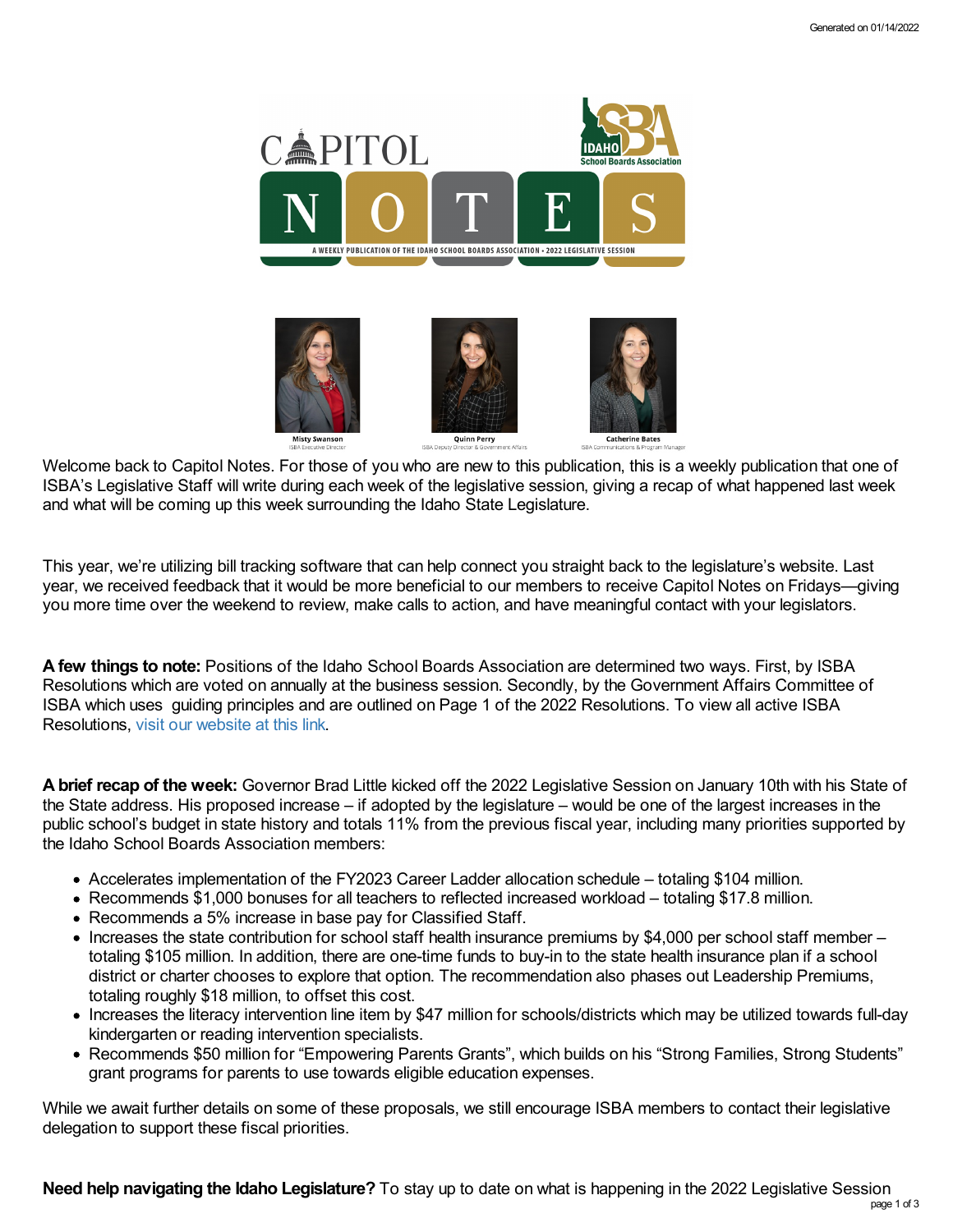#### visit their [website.](https://legislature.idaho.gov/legislators/whosmylegislator/) **A few helpful links:**

Find your legislative representatives [here.](https://legislature.idaho.gov/legislators/whosmylegislator/)

Find the House Committee Agendas [here.](https://legislature.idaho.gov/sessioninfo/agenda/hagenda/)

Find the Senate Committee Agendas [here.](https://legislature.idaho.gov/sessioninfo/agenda/sagenda/)



Our call to action this week is for HB 437 and HCR27. Please read the staff analysis and contact your legislator to explain the impact of each proposal.

# **Color Coded Bill Key:**

Pink: Bills that are urgent | Green: ISBA Sponsored Bill | Yellow: Monitoring - Impact | Blue: Monitoring - No Expected Impact

**Tracking:** Monitoring - Impact | **H [0438](https://legislature.idaho.gov/sessioninfo/2022/legislation/H0438/) | Amends existing law to revise provisions regarding appointments and** elections to fill vacant school trustee positions following a recall or resignation resulting from a recall petition.

**Introduced:** 01/13/2022 | **Last Action:** Jan 13, 2022 - Introduced, read first time, referred to JRA for Printing

#### **Our Position:** Neutral

## **Staff Analysis:**

This concept - similar to HB350 from the 2021 Session - changes how vacancies are filled following a successful recall election or resignations following the filing of a recall petition. If there is an election date (using the 4 dates for school districts) within 85 days, the vacated seat will remain vacant unfilled until that election. If it is *within* 100 days of an election, the seat shall also remain vacant until the election, in which that newly elected trustee will serve the remainder of that zone's term (unless that zone was already up for re-election on that date, in which they'll fill out the next full term). If more than one trustee is recalled and the Board no longer has a quorum, the county commission will step-in to appoint only one member so that the Board can conduct it's business until the next election. If it's more than 100 days to the next election, the Board may appoint a temporary trustee until a new trustee is elected at the next possible election. While we have concerns about the complications of this legislation, the ISBA GAC voted to remain neutral, as we believe that citizens can and should be involved in the process of electing trustees from their respective communities. In addition, school board members are one of the few - if not only - public bodies that appoints vacant seats [themselves.](https://legislature.idaho.gov/sessioninfo/2022/standingcommittees/HSTA/) If you want to express your thoughts or sign up to testify, contact: House State Affairs **Committee.**

Tracking: Urgent | H [0437](https://legislature.idaho.gov/sessioninfo/2022/legislation/H0437/) | Adds to existing law provide for the adoption of the content standards prepared by **the 2020-2021 content standards review committees.**

**Introduced:** 01/13/2022 | **Last Action:** Jan 13, 2022 - Introduced, read first time, referred to JRA for Printing

**Our Position:** Oppose

## **Staff Analysis:**

This legislation would force the State Board of Education - by July 1, 2022 - to adopt and incorporate the draft of the Idaho content stands for English Language Arts and Literacy, Math, and Science prepared by the 2020 - 2021 standards review committee which was completed July 13, 2021. It would also state that each school district and charter school boards have until June 30, 2024 to incorporate curricular materials that correspond with these new content standards. Based on 2022 ISBA Resolution No. 5, the ISBA is opposed to this legislation. The ISBA is not **opposed to a review and proposed revision of content standards, but without an independent review of the** changes in the proposed revision, it could create fiscal instability and wreck havoc on our educators ability to